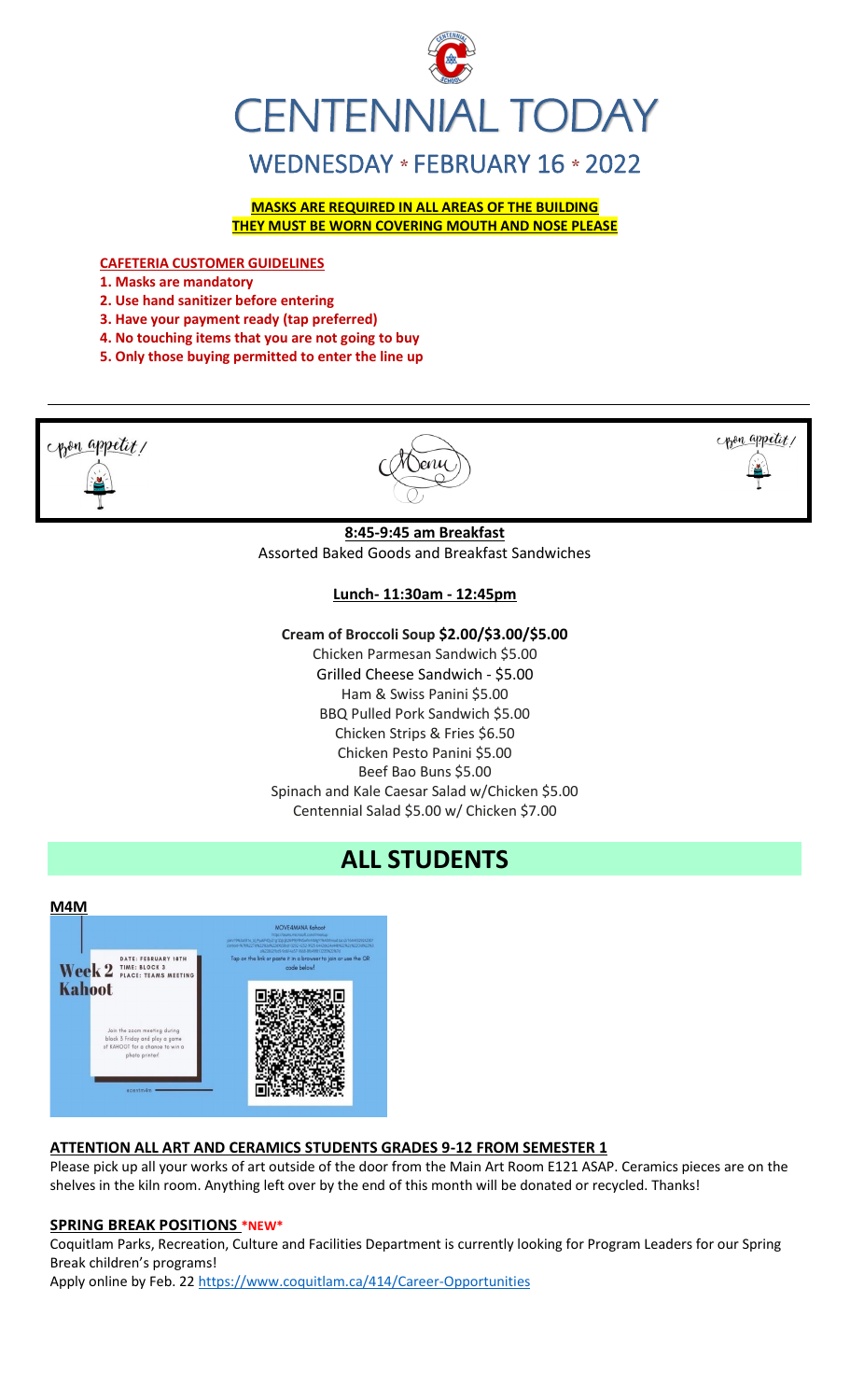### **LIBRARY CLOSURES**

The library will be closed this Wednesday to Friday (Feb. 16-18) until Period 4 each day to host immunizations for Grade 9 and 10 students

### **INTERNATIONAL STUDENTS**

Pizza party for International Students on Wednesday, February 23<sup>rd</sup> after school. \$2 per person, sign up with Ms. Sousa by Friday, February 18th, pizza party is going to be in Room E210.

### **INTERESTED IN EARNING COLLEGE CREDIT THROUGH THE AP PROGRAM?**

**Interested in earning college credit through the AP Program?**

There will be an information session for students in Grades 9 – 11 who are interested in learning more about the AP (Advanced Placement program) and courses offered at Centennial. The session will take place at 11:20 AM (during Block 3) in the theatre on **Thursday, February 17th** . If you are unable to attend or have questions, please contact Ms. Eaton [\(jeaton@sd43.bc.ca](mailto:jeaton@sd43.bc.ca)).

### **REGISTER FOR THE TECH LEADERSHIP 10/11/12 COURSE NOW!**

If you're interested in learning about technology, helping our school community, being part of an amazing Tech Team, and/or developing a variety of skills that will help you in any future opportunities, consider joining Tech Leadership and become a Tech Leader at Centennial next school year! Register for this course and fill out a form through the QR code or this link:<https://forms.office.com/r/sXhETqRPF7> Feel free to contact Ms. Hothi at [jahothi@sd43.bc.ca](mailto:jahothi@sd43.bc.ca) to learn more and discover if this is a good fit for you!



### **GRAD HOODIE PICK UP**

If you need to still pick up your grad hoodie, please come to the pod outside Rm. B204 in either period 3 or 4 of this week.

### **ATTENTION STUDENTS CURRENTLY IN GRADE 9, 10 AND 11:**

Applications are now open for next year's **Jr. and Sr. Environmental Studies Academies**. You can find them:

- 1) On the Centennial Website
- 2) On our Instagram @cent.es
- 3) Using the QR code below



#### **BLACK HISTORY MONTH**

February is Black History Month. It is meant to honour the significant historic and ongoing contributions of Black Canadians in society. It is also meant to spotlight the enormous impact that these contributions have made in pushing civil rights forward towards a more inclusive society for all. In different pods in the school, you will find posters highlighting the contributions of Black Canadians. Scan the QR code below and follow the instructions to enter a weekly prize draw. This week the feature is the ENGLISH DEPARTMENT.

**WEEK 2 WINNER: MANA MOBASHERI –** *Please see Ms. Razzell in E122 today for your prize!*

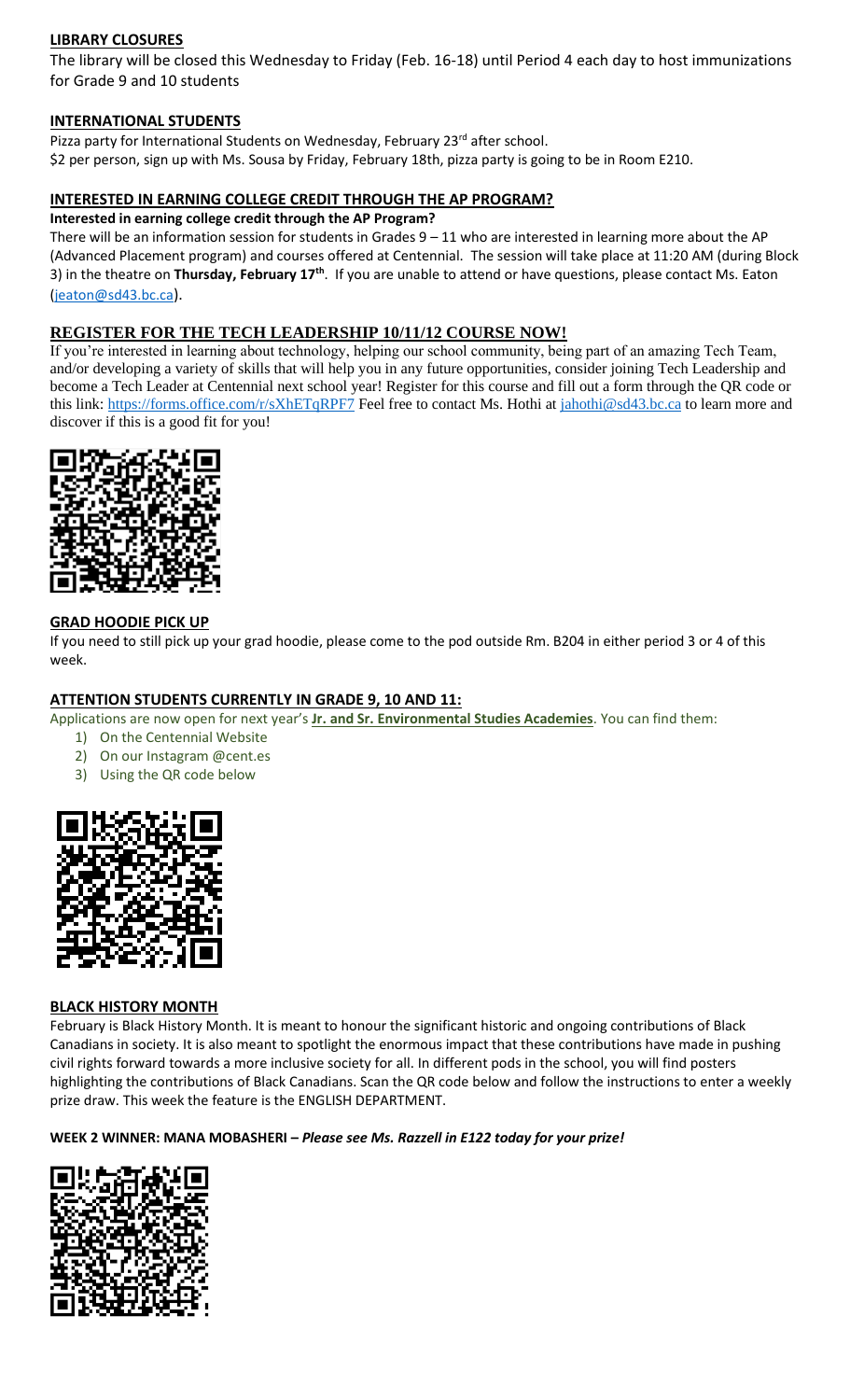# **COURSE PLANNING 2022-2023**

# **ATTENTION ALL STUDENTS RETURNING TO CENTENNIAL NEXT YEAR**

Course Planning information is **NOW available** on the Centennial Website

You now have access to the Course Planning Booklet for 22-23, with course descriptions

In addition, an online. *fillable course selection sheet* is available here:<https://mycentennial.sd43.bc.ca/courseplanning/> Counsellors **STRONGLY** encourage all students to read through the course descriptions to make sure you are choosing wisely.

Should you have any unanswered questions please contact your counsellor for further information

We will be providing a **Virtual Question & Answer Teams Meeting** for Students and Parents on **Feb. 2nd from 6:30-7:30 P.M.** Link to be provided on Centennial website.

Once you have completed your course selection sheet you are welcome to meet with your counsellor in person or virtually.

Stay tuned for more information about Counsellor Sign Up Appointments!

**MYED PORTAL WILL OPEN ON FEB. 7TH AND CLOSE ON MARCH 1ST SO MAKE SURE YOU HAVE INPUT CORSES BY THE DEADLINE** 

# **GRADE 12'S**

# **CAREER CENTRE Visit the online Centennial Career Centre Page [HERE](https://www.sd43.bc.ca/school/centennial/ProgramsServices/CareerCentre/experiences/Pages/default.aspx#/=)**



**@cent43careercentre** 

## **ATTENDING U WATERLOO IN THE FALL? \*NEW\***

Register for our **[March Virtual Open House](https://uwaterloo.us3.list-manage.com/track/click?u=a81bb5075c90cdf7258cb7029&id=a88e5ad2bb&e=c0c4fc71cc)** on March 19th, 2022.

### **GIRL GUIDES OF CANADA SCHOLARSHIPS**

A variety of awards available. APPLICATION WINDOW IS SHORT - Deadline to apply March 20th Applications for the 2022 National Scholarships will be open from February 15 to March 20 [https://www.girlguides.ca/web/GGC/Programs/Scholarships/GGC/Programs/Opportunities/Scholarships.aspx?hkey=200](https://www.girlguides.ca/web/GGC/Programs/Scholarships/GGC/Programs/Opportunities/Scholarships.aspx?hkey=2006fffd-4b2e-​46dc-ab71-8105a6d17cef)

[6fffd-4b2e-46dc-ab71-8105a6d17cef](https://www.girlguides.ca/web/GGC/Programs/Scholarships/GGC/Programs/Opportunities/Scholarships.aspx?hkey=2006fffd-4b2e-​46dc-ab71-8105a6d17cef)

## **EAGLE RIDGE AUXILIARY STUDENT BURSARY 2 X \$2,500**

Applicants must be a Tri-Cities (Coquitlam, Port Coquitlam, or Port Moody) resident for a period of not less than two years and be planning a post-secondary education in the field of healthcare. Deadline March 31, 2022. <https://www.sd43.bc.ca/school/centennial/ProgramsServices/CareerCentre/financeawards/Pages/default.aspx#/=>

### **BCSTA CITIZENSHIP AWARDS**

The British Columbia School Trustees Association - BCSTA will once again be awarding **three** graduating B.C. public school students who have shown exemplary citizenship in their school and community with scholarships worth **\$500** each. VISIT THE CAREER CENTRE/FINANCE

### **STACEY LEVITT AWARD**

[https://www.parachute.ca/en/program/stacey-levitt-award/application-process/](file://///d00-v02-p01/Shared_Data/076/Staff_Shared/Office/centennial%20today/Centennial%20Today%202021-2022/February%202022/​https:/www.parachute.ca/en/program/stacey-levitt-award/application-process/) The award is open to any Canadian citizen or landed immigrant currently attending a Canadian secondary school. The application consists of three parts: **the application form, the applicant's essay and a letter of recommendation.** This award encourages Canadian youth to embody Stacey's qualities and ideals of *education, engagement in sport and a love for travel*. Due Feb 27th, 2022

### **APPLYING TO DOUGLAS?** Check out the Entrance Scholarships and Awards!

[https://www.douglascollege.ca/sites/default/files/docs/finance/entrance%20scholarship%20application%20-](https://www.douglascollege.ca/sites/default/files/docs/finance/entrance%20scholarship%20application%20-%20fillable.pdf) [%20fillable.pdf](https://www.douglascollege.ca/sites/default/files/docs/finance/entrance%20scholarship%20application%20-%20fillable.pdf)

Entrance Scholarships: Students must have a minimum admission GPA of 3.5 and significant contributions to their school or community.

Entrance Awards: Students must have a minimum admission GPA of 3.0 and significant contributions to their school or community. Deadline: **MARCH 1ST 2022.**

### **APPLIED TO POST-SECONDARY?**

Students are reminded to check their **student portals** and email accounts regularly for updates and 'to-do' lists.

### **INFO SESSIONS**

BCIT Big Info Feb 15-17, JIBC Law Enforcement Feb 16, SD43 TRADES Feb. 16 (students and parents welcome) link & info: **[HERE](https://www.sd43.bc.ca/school/centennial/ProgramsServices/CareerCentre/postsecondary/Pages/default.aspx#/=)** 

# **SFU CAMPS 2022 – VOLUNTEER RECRUITMENT**

**VISIT THE LINK FOR MORE DETAILS**: [Volunteer Opportunities -](https://www.sfu.ca/camps/opportunities/volunteer-opportunities.html) SFU Camps - Simon Fraser University O[R HERE](https://www.sd43.bc.ca/school/centennial/ProgramsServices/CareerCentre/experiences/Pages/default.aspx#/=)